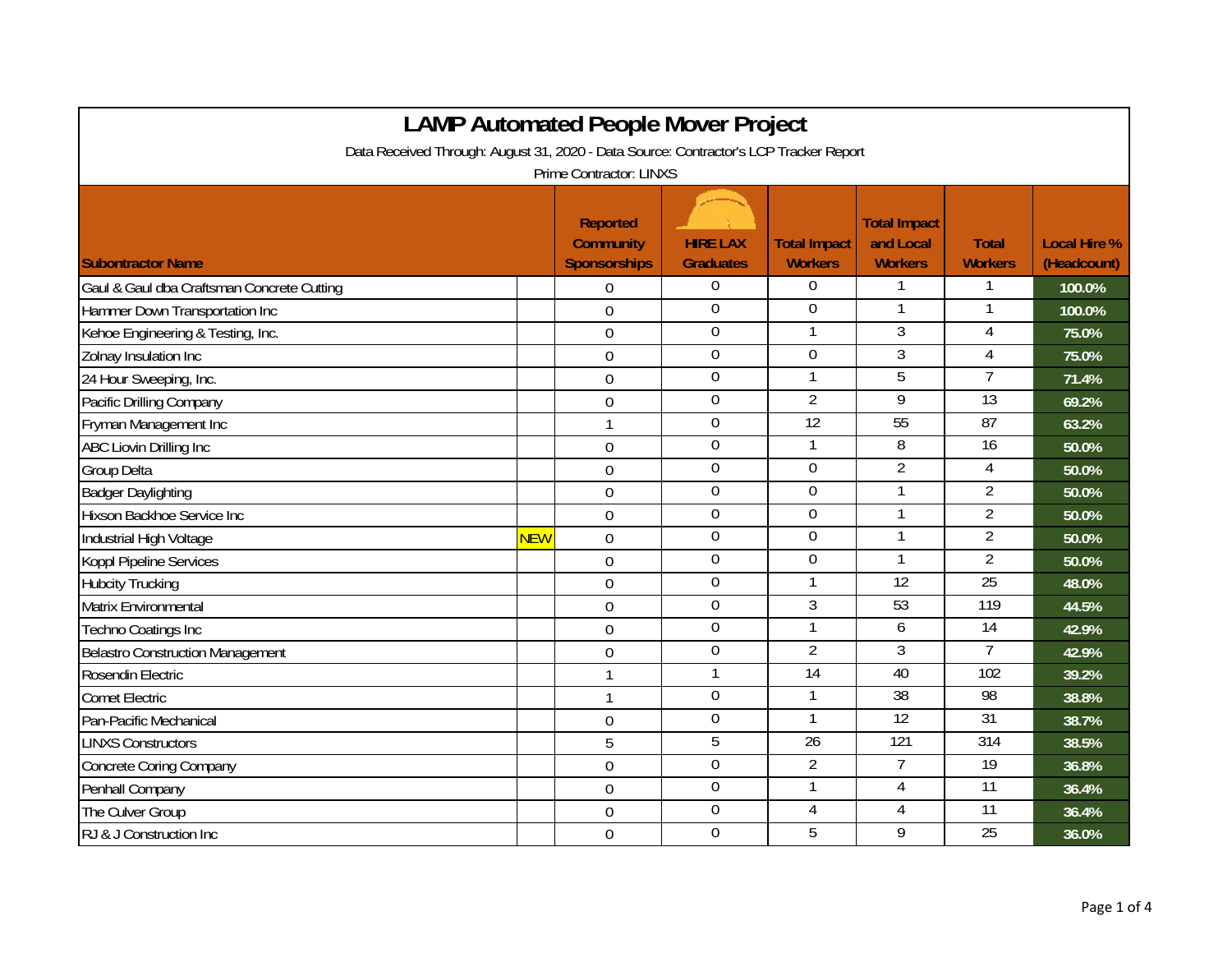| <b>LAMP Automated People Mover Project</b>                                            |            |                                                            |                                     |                                       |                                                    |                                |                                    |  |
|---------------------------------------------------------------------------------------|------------|------------------------------------------------------------|-------------------------------------|---------------------------------------|----------------------------------------------------|--------------------------------|------------------------------------|--|
| Data Received Through: August 31, 2020 - Data Source: Contractor's LCP Tracker Report |            |                                                            |                                     |                                       |                                                    |                                |                                    |  |
| Prime Contractor: LINXS                                                               |            |                                                            |                                     |                                       |                                                    |                                |                                    |  |
| <b>Subontractor Name</b>                                                              |            | <b>Reported</b><br><b>Community</b><br><b>Sponsorships</b> | <b>HIRE LAX</b><br><b>Graduates</b> | <b>Total Impact</b><br><b>Workers</b> | <b>Total Impact</b><br>and Local<br><b>Workers</b> | <b>Total</b><br><b>Workers</b> | <b>Local Hire %</b><br>(Headcount) |  |
| <b>Cosco Fire Protection</b>                                                          |            | 1                                                          | 1                                   |                                       | 12                                                 | 34                             | 35.3%                              |  |
| The JV Land Clearing Company Inc                                                      |            | $\overline{0}$                                             | $\mathbf 0$                         | $\mathbf 0$                           | 5                                                  | $\overline{15}$                | 33.3%                              |  |
| Connor Concrete Cutting & Coring                                                      |            | $\mathbf 0$                                                | $\overline{0}$                      |                                       | 1                                                  | $\overline{3}$                 | 33.3%                              |  |
| Crosstown Electric & Data Inc.                                                        |            | $\mathbf 0$                                                | $\mathbf 0$                         | $\boldsymbol{0}$                      | 1                                                  | 3                              | 33.3%                              |  |
| Norcal Pipeline Services                                                              |            | 1                                                          | $\mathbf{1}$                        | $\overline{3}$                        | 21                                                 | 66                             | 31.8%                              |  |
| Frank S. Smith Masonry Inc.                                                           |            | $\mathbf 0$                                                | $\overline{0}$                      | $\overline{3}$                        | $\overline{14}$                                    | 46                             | 30.4%                              |  |
| <b>Building Electronic Controls</b>                                                   |            | $\mathbf 0$                                                | $\boldsymbol{0}$                    | 1                                     | 3                                                  | $\overline{10}$                | 30.0%                              |  |
| Bill Carr Surveys, Inc.                                                               |            | $\mathbf 0$                                                | $\overline{0}$                      | 1                                     | $\overline{4}$                                     | $\overline{14}$                | 28.6%                              |  |
| Legacy Foundations                                                                    |            | $\mathbf 0$                                                | $\mathbf 0$                         | 10                                    | 21                                                 | 77                             | 27.3%                              |  |
| Miller Equipment Rental                                                               |            | $\overline{0}$                                             | $\mathbf 0$                         | $\overline{2}$                        | 6                                                  | 22                             | 27.3%                              |  |
| <b>Halco Testing Services</b>                                                         |            | $\mathbf 0$                                                | $\boldsymbol{0}$                    | 1                                     | 1                                                  | 4                              | 25.0%                              |  |
| Rebar Engineering                                                                     |            | $\mathbf 0$                                                | $\mathbf 0$                         | $\boldsymbol{0}$                      | 1                                                  | $\overline{4}$                 | 25.0%                              |  |
| Standard Drywall Inc.                                                                 | <b>NEW</b> | $\mathbf 0$                                                | $\boldsymbol{0}$                    | 1                                     | 1                                                  | 4                              | 25.0%                              |  |
| Sequoia Consultants, Inc.                                                             |            | $\overline{0}$                                             | $\mathbf 0$                         | 1                                     | 10                                                 | 44                             | 22.7%                              |  |
| Sterndahl Enterprises, Inc.                                                           |            | $\overline{0}$                                             | $\overline{0}$                      | $\overline{2}$                        | 10                                                 | 45                             | 22.2%                              |  |
| <b>Century Sweeping</b>                                                               |            | $\mathbf 0$                                                | $\overline{0}$                      |                                       | $\overline{3}$                                     | $\overline{14}$                | 21.4%                              |  |
| Integrity Rebar Placers                                                               |            | $\overline{0}$                                             | $\mathbf 0$                         | $\mathbf 0$                           | 11                                                 | 61                             | 18.0%                              |  |
| 2R Drilling                                                                           |            | $\mathbf 0$                                                | $\overline{0}$                      | $\boldsymbol{0}$                      | $\overline{2}$                                     | $\overline{12}$                | 16.7%                              |  |
| <b>ADF Structural Steel</b>                                                           |            | $\overline{0}$                                             | $\mathbf 0$                         | 0                                     | 1                                                  | 6                              | 16.7%                              |  |
| Site Solution Services, Inc.                                                          |            | $\boldsymbol{0}$                                           | $\overline{0}$                      | $\overline{0}$                        | 1                                                  | 6                              | 16.7%                              |  |
| Malcolm Drilling                                                                      |            | $\mathbf 0$                                                | $\overline{0}$                      | 1                                     | $\overline{3}$                                     | 19                             | 15.8%                              |  |
| Dywidag Systems International                                                         |            | $\boldsymbol{0}$                                           | $\mathbf 0$                         | $\overline{0}$                        | $\overline{2}$                                     | $\overline{13}$                | 15.4%                              |  |
| Lucas Builders                                                                        |            | $\overline{0}$                                             | $\overline{0}$                      | 1                                     | $\overline{2}$                                     | 14                             | 14.3%                              |  |
| <b>Red Hawk Services</b>                                                              |            | $\mathbf 0$                                                | $\mathbf 0$                         | 1                                     | $\overline{2}$                                     | $\overline{14}$                | 14.3%                              |  |
| Maxim Crane LP                                                                        | <b>NEW</b> | $\mathbf 0$                                                | $\mathbf 0$                         | $\mathbf 0$                           |                                                    | 8                              | 12.5%                              |  |
| Tahlequah Rebar Info                                                                  |            | $\mathbf 0$                                                | $\mathbf 0$                         | $\mathbf 0$                           | 1                                                  | 9                              | 11.1%                              |  |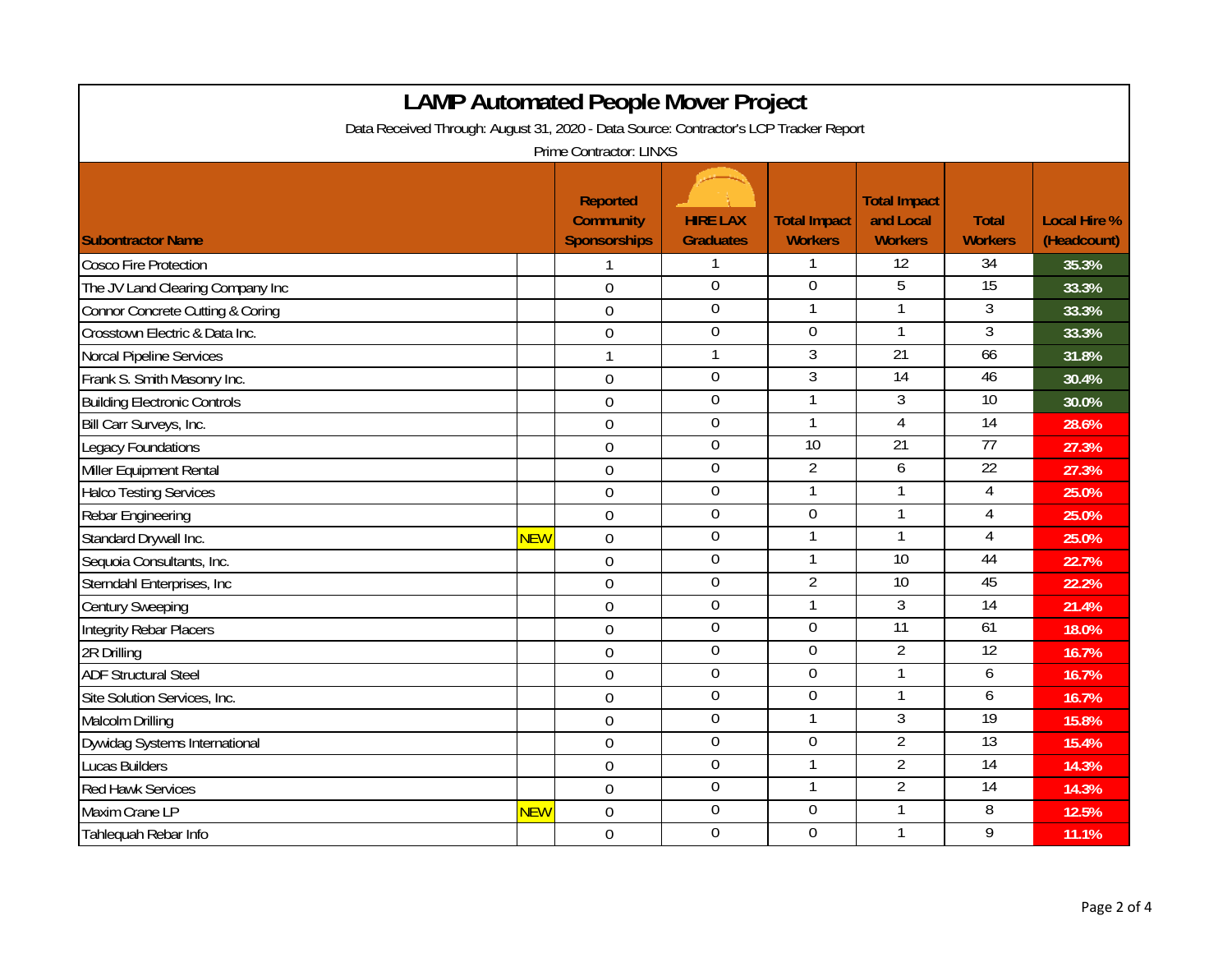| <b>LAMP Automated People Mover Project</b>                                            |            |                                                            |                                     |                                       |                                                    |                                |                                    |  |  |
|---------------------------------------------------------------------------------------|------------|------------------------------------------------------------|-------------------------------------|---------------------------------------|----------------------------------------------------|--------------------------------|------------------------------------|--|--|
| Data Received Through: August 31, 2020 - Data Source: Contractor's LCP Tracker Report |            |                                                            |                                     |                                       |                                                    |                                |                                    |  |  |
| Prime Contractor: LINXS                                                               |            |                                                            |                                     |                                       |                                                    |                                |                                    |  |  |
| <b>Subontractor Name</b>                                                              |            | <b>Reported</b><br><b>Community</b><br><b>Sponsorships</b> | <b>HIRE LAX</b><br><b>Graduates</b> | <b>Total Impact</b><br><b>Workers</b> | <b>Total Impact</b><br>and Local<br><b>Workers</b> | <b>Total</b><br><b>Workers</b> | <b>Local Hire %</b><br>(Headcount) |  |  |
| Pre-Fab Builders Inc.                                                                 |            | $\Omega$                                                   | $\boldsymbol{0}$                    | $\boldsymbol{0}$                      | 3                                                  | $\overline{31}$                | 9.7%                               |  |  |
| G & F Concrete Cutting                                                                |            | $\overline{0}$                                             | $\mathbf 0$                         | 1                                     | $\overline{2}$                                     | 22                             | 9.1%                               |  |  |
| Chavan Trucking                                                                       |            | $\overline{0}$                                             | $\mathbf 0$                         | $\mathbf 0$                           | 1                                                  | $\overline{12}$                | 8.3%                               |  |  |
| C Below Inc                                                                           |            | $\mathbf{1}$                                               | $\mathbf{1}$                        | $\overline{1}$                        | 1                                                  | 16                             | 6.3%                               |  |  |
| Shaw & Sons Inc.                                                                      |            | $\mathbf 0$                                                | $\boldsymbol{0}$                    | $\boldsymbol{0}$                      | 1                                                  | $\overline{32}$                | 3.1%                               |  |  |
| <b>Bragg Crane Service</b>                                                            |            | $\mathbf 0$                                                | $\overline{0}$                      | $\boldsymbol{0}$                      | 1                                                  | 41                             | 2.4%                               |  |  |
| <b>Baryeh Construction</b>                                                            |            | $\overline{0}$                                             | $\boldsymbol{0}$                    | $\boldsymbol{0}$                      | $\boldsymbol{0}$                                   | 18                             | 0.0%                               |  |  |
| <b>Reliable Construction Services LLC</b>                                             | <b>NEW</b> | $\overline{0}$                                             | $\overline{0}$                      | $\overline{0}$                        | $\mathbf 0$                                        | 14                             | 0.0%                               |  |  |
| H.D. Conctruction Equipment Inc. (HDCE)                                               |            | $\mathbf 0$                                                | $\mathbf 0$                         | $\mathbf 0$                           | $\mathbf 0$                                        | 12                             | 0.0%                               |  |  |
| Commercial Scaffolding of CA Inc                                                      |            | $\mathbf 0$                                                | $\mathbf 0$                         | $\mathbf 0$                           | $\mathbf 0$                                        | 8                              | 0.0%                               |  |  |
| Bragg Heavy Transport                                                                 |            | $\overline{0}$                                             | $\mathbf 0$                         | $\overline{0}$                        | $\mathbf 0$                                        | $\overline{7}$                 | 0.0%                               |  |  |
| Cascade Drilling LP                                                                   |            | $\overline{0}$                                             | $\mathbf 0$                         | $\mathbf 0$                           | $\mathbf 0$                                        | $\overline{7}$                 | 0.0%                               |  |  |
| <b>Hipp Wrap Containment</b>                                                          | <b>NEW</b> | $\mathbf 0$                                                | $\mathbf 0$                         | $\mathbf 0$                           | $\mathbf 0$                                        | 6                              | 0.0%                               |  |  |
| Torrent Resources (CA) Inc                                                            |            | $\mathbf 0$                                                | $\mathbf 0$                         | $\mathbf 0$                           | $\boldsymbol{0}$                                   | 6                              | 0.0%                               |  |  |
| <b>Barneys Hole Digging</b>                                                           |            | $\overline{0}$                                             | $\mathbf 0$                         | $\overline{0}$                        | $\mathbf 0$                                        | $\overline{4}$                 | 0.0%                               |  |  |
| Del Secco Diamond Core & Saw Inc.                                                     |            | $\mathbf 0$                                                | $\overline{0}$                      | $\overline{0}$                        | $\mathbf 0$                                        | $\overline{4}$                 | 0.0%                               |  |  |
| <b>NMN Construction</b>                                                               |            | $\mathbf 0$                                                | $\overline{0}$                      | $\overline{0}$                        | $\boldsymbol{0}$                                   | $\overline{4}$                 | 0.0%                               |  |  |
| The LKR Group, Inc.                                                                   |            | $\overline{0}$                                             | $\mathbf 0$                         | $\mathbf 0$                           | $\mathbf 0$                                        | 4                              | 0.0%                               |  |  |
| Vertical Access, Inc.                                                                 | <b>NEW</b> | $\overline{0}$                                             | $\overline{0}$                      | $\overline{0}$                        | $\mathbf 0$                                        | $\overline{4}$                 | 0.0%                               |  |  |
| Allied Steel Co. Inc.                                                                 | <b>NEW</b> | $\mathbf 0$                                                | $\overline{0}$                      | $\mathbf 0$                           | $\mathbf 0$                                        | $\overline{3}$                 | 0.0%                               |  |  |
| David L. Addison dba Addison Equipment Rental                                         |            | $\mathbf 0$                                                | $\overline{0}$                      | $\boldsymbol{0}$                      | $\boldsymbol{0}$                                   | $\overline{3}$                 | 0.0%                               |  |  |
| Smithson Electric                                                                     |            | $\overline{0}$                                             | $\mathbf 0$                         | $\mathbf 0$                           | $\boldsymbol{0}$                                   | 3                              | 0.0%                               |  |  |
| Traffic Loops Crackfilling Inc.                                                       |            | $\overline{0}$                                             | $\overline{0}$                      | $\overline{0}$                        | $\mathbf 0$                                        | 3                              | 0.0%                               |  |  |
| Veterans Engineering Services Inc.                                                    | <b>NEW</b> | $\overline{0}$                                             | $\overline{0}$                      | $\overline{0}$                        | $\overline{0}$                                     | $\overline{3}$                 | 0.0%                               |  |  |
| A-Gas US Inc., dba Rapid Recovery                                                     |            | $\mathbf 0$                                                | $\mathbf 0$                         | $\overline{0}$                        | $\boldsymbol{0}$                                   | $\overline{2}$                 | 0.0%                               |  |  |
| Dean's Certifies Welding Inc.                                                         | <b>NEW</b> | $\overline{0}$                                             | $\overline{0}$                      | $\mathbf 0$                           | $\mathbf 0$                                        | $\overline{2}$                 | 0.0%                               |  |  |

Г

┑